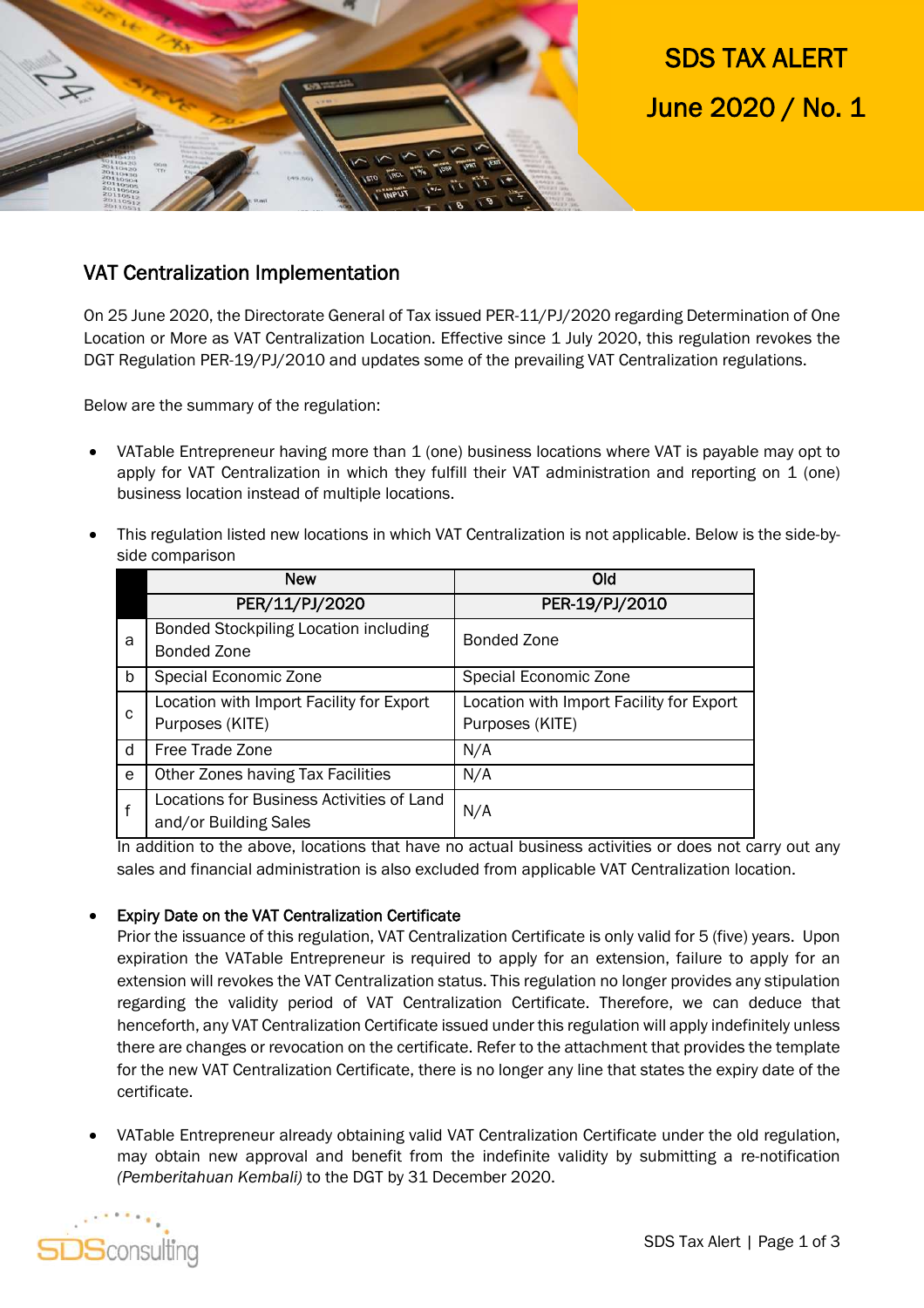

SDS TAX ALERT June 2020 / No. 1

- The regulation also provides guidelines for VATable Entrepreneur in different circumstances as summarized below:
	- a. VATable Entrepreneur with VAT Centralization Certificate that has yet to expire
		- If the VATable Entrepreneur submits the re-notification by 31 December 2020, the DGT will issue a new Certificate that will be applicable retroactively starting from the date of the current Certificate.
		- If the VATable Entrepreneur does not submit a re-notification by 31 December 2020, the existing Certificate is valid only until its expiry date
	- b. VATable Entrepreneur with VAT Centralization Certificate that expired (or will expire) during the Covid-19 Pandemic Period receiving automatic extension under MoF Regulation PMK-29/PMK.03/2020
		- If the VATable Entrepreneur submits the re-notification by 31 December 2020, the DGT will issue a new Certificate that will be applicable retroactively starting from the period of expiration on the current Certificate.
		- If the VATable Entrepreneur does not submit a re-notification by 31 December 2020, the existing Certificate is valid for 5 (five) years from the period of expiration on the current Certificate.
		- c. VATable Entrepreneur with VAT Centralization Certificate that expired in January and February 2020
			- If the VATable Entrepreneur submits the re-notification by 31 December 2020, the DGT will issue a new Certificate that will be applicable retroactively starting from the period of expiration of the current Certificate.
			- If the VATable Entrepreneur does not submit a re-notification by 31 December 2020, the existing Certificate is valid only until its expiry date
- Any administrative application by VATable Entrepreneur in relation with the VAT Centralization must be submitted through electronic channel to the Head of Regional Tax Office in the intended VAT Centralization location with a copy addressed to the Head of the Local Tax Office in which each of the VAT locations to be centralized are registered. Should the electronic channels are not yet available, the written application can be submitted manually.
- Any application of VAT Centralization that has yet to be issued a Certificate based on the old regulation, will be processed under PER/11/PJ/2020.